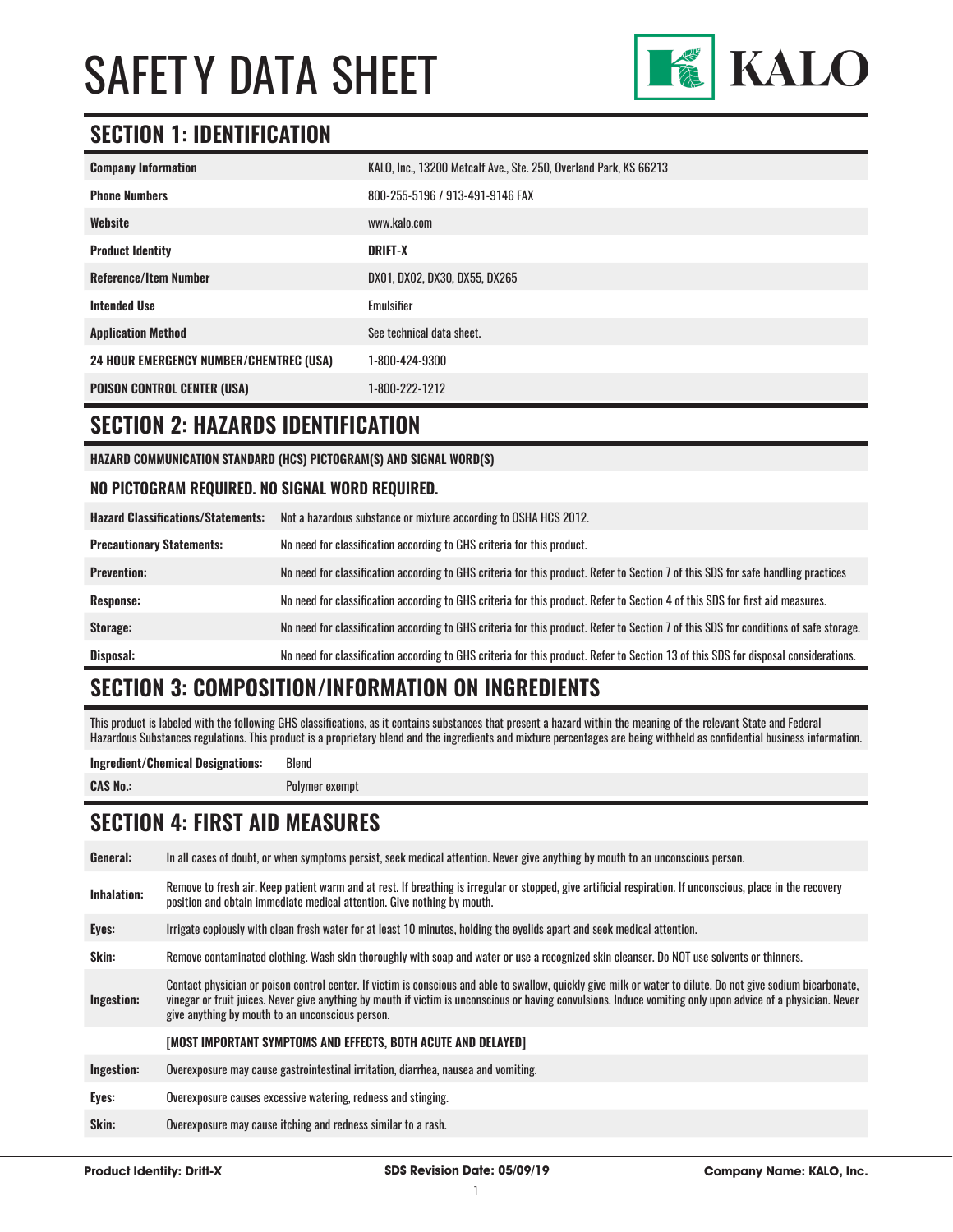# SAFET Y DATA SHEET



# **SECTION 5: FIREFIGHTING MEASURES**

| <b>Flashpoint:</b>                | >200°F                                                                                         |
|-----------------------------------|------------------------------------------------------------------------------------------------|
| <b>NFPA Labeling:</b>             | Health Hazard = 0 (normal material) / Fire Hazard = 1 (above 200°F) / Instability = 0 (stable) |
| <b>Extinguishing Media:</b>       | Water spray, foam, dry chemical, carbon dioxide (CO2). Do not use water jet.                   |
| <b>Special hazards:</b>           | Wear self-contained breathing apparatus when fighting a fire.                                  |
| <b>Auto-Ignition Temperature:</b> | N/A                                                                                            |

# **SECTION 6: ACCIDENTAL RELEASE MEASURES**

| <b>Precautions/Procedures:</b>                                         | Keep all sources of ignition away from spill/release. In case of a major spill or spillage in a confined space evacuate the area and<br>check vapor levels.                                                                                                 |
|------------------------------------------------------------------------|-------------------------------------------------------------------------------------------------------------------------------------------------------------------------------------------------------------------------------------------------------------|
| <b>Environmental Precautions:</b>                                      | Do not allow spills to enter drains or water courses. If material is released into the environment, the user should determine whether<br>the spill should be reported to the appropriate local, state and federal authorities.                              |
| <b>Methods and Material For</b><br><b>Containment and Cleaning Up:</b> | Contain material by diking the area around the spill. If the product is in a solid form, shovel directly into recovery drums. If the<br>product is a liquid, it should be picked up using a suitable absorbent material, then shoveled into recovery drums. |

# **SECTION 7: HANDLING AND STORAGE**

| <b>Precautions For Safe Handling:</b> | Do not get in eyes, on skin, or on clothing. Do not breathe vapors or mists. Keep container closed. Use only with adequate<br>ventilation. Use good personal hygiene practices. Wash hands before eating, drinking, smoking. Remove contaminated clothing<br>and wash before reuse. Destroy contaminated belts and shoes and other items that cannot be decontaminated. Have eyewash<br>accessible to use in handling area. See Section 2 for further details. |
|---------------------------------------|----------------------------------------------------------------------------------------------------------------------------------------------------------------------------------------------------------------------------------------------------------------------------------------------------------------------------------------------------------------------------------------------------------------------------------------------------------------|
| <b>Conditions For Safe Storage:</b>   | Store in tightly closed containers in dry, well-ventilated area, away from excessive heat and incompatibles.<br>See Section 2 for further details.                                                                                                                                                                                                                                                                                                             |
| Incompatible or Segregation:          | If this chemical is being stored around hazardous material, ensure that each chemical is compatible with each other by following<br>the segregation practices that are set in place by the local, state and federal regulating offices.                                                                                                                                                                                                                        |
| Storage Temperatures (min/max):       | No special requirements.                                                                                                                                                                                                                                                                                                                                                                                                                                       |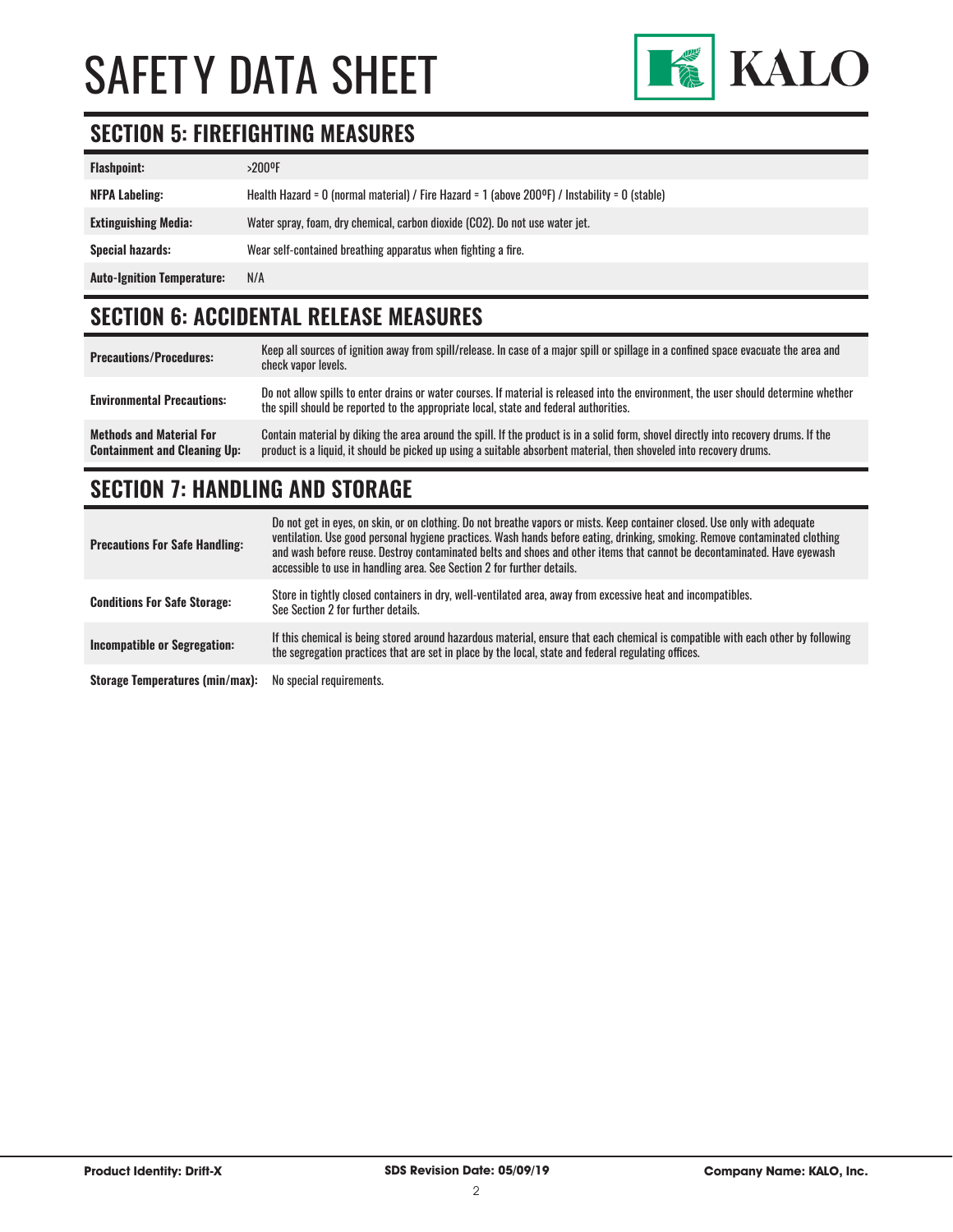# SAFETY DATA SHEET



## **SECTION 8: EXPOSURE CONTROLS/PERSONAL PROTECTION**

| <b>Exposure Data:</b>        | This product contains no ingredients (at greater than 0.1%) with established limits for exposure under OSHA, ACGIH and/or NIOSH.                                                                                                                                                                                                       |
|------------------------------|----------------------------------------------------------------------------------------------------------------------------------------------------------------------------------------------------------------------------------------------------------------------------------------------------------------------------------------|
| <b>Carcinogen Data:</b>      | This product contains no ingredients (at greater than 0.1%) that are suspected of being or known to be a carcinogen under OSHA, NTP or IARC.                                                                                                                                                                                           |
|                              | <b>[PERSONAL PROTECTIVE EQUIPMENT]</b>                                                                                                                                                                                                                                                                                                 |
| <b>Respiratory:</b>          | If workers are exposed to concentrations above the exposure limit, they must use the appropriate certified respirators.                                                                                                                                                                                                                |
| Eyes:                        | Wear safety eyewear (e.g. safety spectacles/goggles/visors) to protect against the splash of liquids.                                                                                                                                                                                                                                  |
| Skin:                        | Overalls, which cover the body, arms, and legs, should be worn. Skin should not be exposed. All parts of the body should be washed after<br>contact.                                                                                                                                                                                   |
| <b>Engineering Controls:</b> | Provide adequate ventilation. Where reasonably practicable, this should be achieved by the use of local exhaust ventilation and good general<br>extraction. If these are not sufficient to maintain concentrations of particulates, and any vapor below occupational exposure limits, suitable<br>respiratory protection must be worn. |
| <b>Other Work Practices:</b> | See technical data sheet.                                                                                                                                                                                                                                                                                                              |

# **SECTION 9: PHYSICAL AND CHEMICAL PROPERTIES**

| <b>Appearance:</b>                                | Liquid                |
|---------------------------------------------------|-----------------------|
| Odor:                                             | <b>Characteristic</b> |
| Color:                                            | 5 Gardner             |
| pH:                                               | 5                     |
| <b>Specific Gravity:</b>                          | 0.917                 |
| <b>Flashpoint:</b>                                | $>200$ <sup>o</sup> F |
| <b>Solubility in Water:</b>                       | <b>Dispersible</b>    |
| % Activity:                                       | 99% Max               |
| $VOC\%$ :                                         | <b>Not Measured</b>   |
| <b>Vapor Pressure (Pa):</b>                       | <b>Not Measured</b>   |
| <b>Vapor Density:</b>                             | <b>Not Measured</b>   |
| <b>Melting/Freezing Points:</b>                   | <b>Not Measured</b>   |
| Initial Boiling Point/Range (°F/°C):              | Not Measured          |
| <b>Flammability (Solid, Gas):</b>                 | Not Applicable        |
| <b>Upper Flammability/Explosive Limits:</b>       | <b>Not Measured</b>   |
| Lower Flammability/Explosive Limits:              | Not Measured          |
| <b>Decomposition Temperature:</b>                 | <b>Not Measured</b>   |
| <b>Auto-Ignition Temperature:</b>                 | Not Measured          |
| Partition Co-Efficient n-octanol/water (Log Kow): | <b>Not Measured</b>   |
| <b>Evaporation Rate (Ether=1):</b>                | <b>Not Measured</b>   |

# **SECTION 10: STABILITY AND REACTIVITY**

| <b>Reactivity:</b>                       | Not chemically reactive.                                                                                |
|------------------------------------------|---------------------------------------------------------------------------------------------------------|
| <b>Chemical Stability:</b>               | Stable under normal ambient and anticipated conditions of use.                                          |
| <b>Hazardous Reactions:</b>              | Will not occur.                                                                                         |
| <b>Conditions To Avoid:</b>              | Extended exposure to high temperatures can cause decomposition. Avoid all possible sources of ignition. |
| <b>Incompatible Materials:</b>           | Avoid contact with strong oxidizing agents.                                                             |
| <b>Hazardous Decomposition Products:</b> | Will not occur.                                                                                         |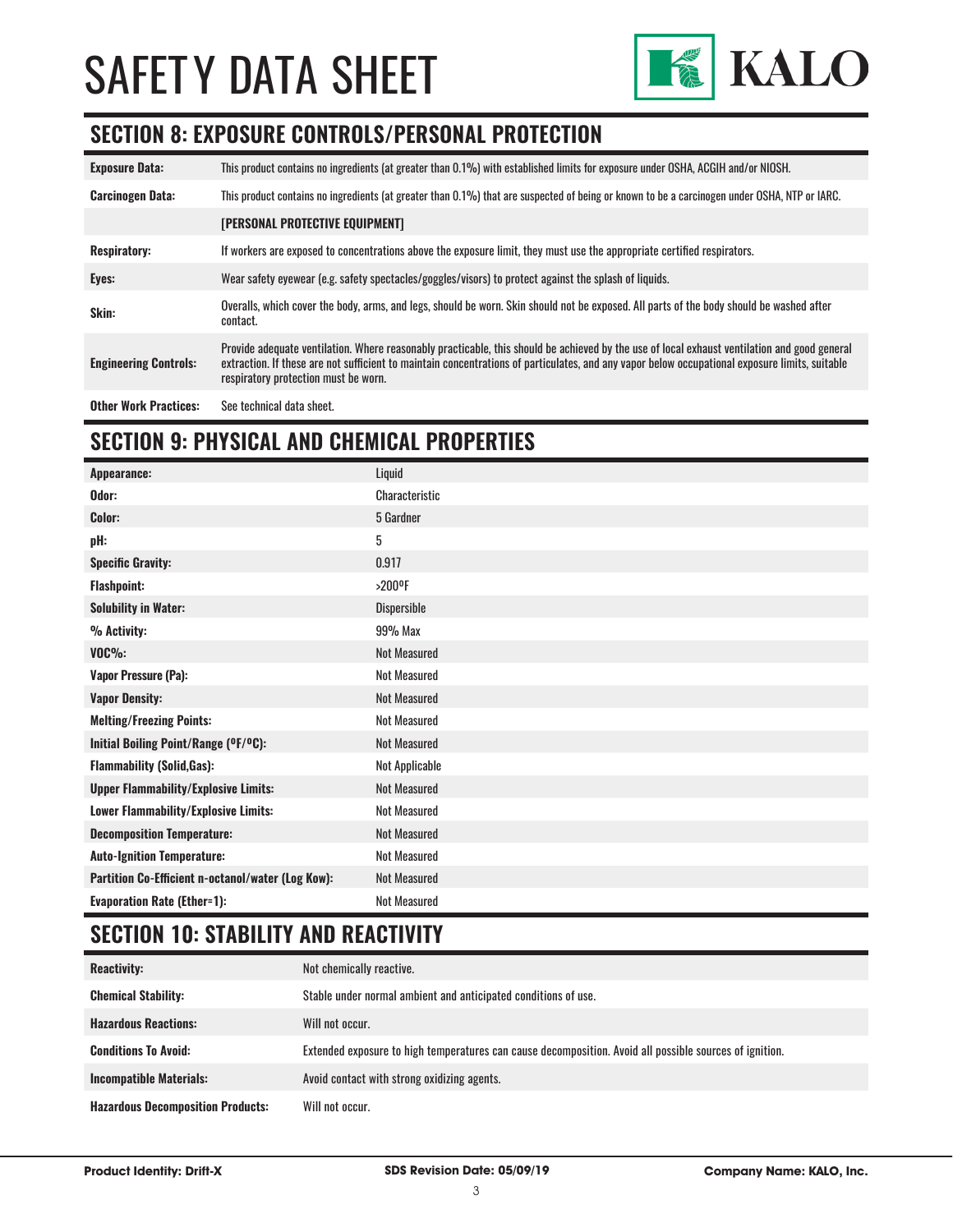# SAFET Y DATA SHEET



#### **SECTION 11: TOXICOLOGICAL INFORMATION**

|                                                                   | [ACUTE TOXICITY ESTIMATE] |                            |
|-------------------------------------------------------------------|---------------------------|----------------------------|
| Ingredients:                                                      | <b>Proprietary Blend</b>  |                            |
| Oral LD50mg/kg:                                                   | >5,000.00/Category: NA    |                            |
| Skin LD50mg/kg:                                                   | >5,000.00/Category: NA    |                            |
| Inhalation Vapor LC50mg/L/4hr:                                    | No Data Available         |                            |
| Inhalation Dust/Mist LC50mg/L/4hr:                                | No Data Available         |                            |
| <b>ITEM</b>                                                       | <b>HAZARD</b>             | <b>CATEGORY</b>            |
| <b>Acute Toxicity (mouth):</b>                                    | Not Applicable            | $\overline{\phantom{a}}$   |
| <b>Acute Toxicity (skin):</b>                                     | Not Applicable            | $\overline{\phantom{a}}$   |
| <b>Acute Toxicity (inhalation):</b>                               | Not Applicable            | $\overline{\phantom{a}}$   |
| <b>Skin Corrosion/Irritation:</b>                                 | Not a skin irritant.      | 4                          |
| <b>Eye Damage/Irritation:</b>                                     | Not an eye irritant.      | 4                          |
| <b>Sensitization (respiratory):</b>                               | Not Applicable            | $\qquad \qquad -$          |
| <b>Sensitization (skin):</b>                                      | Not Applicable            | $\overline{\phantom{a}}$   |
| <b>Germ Toxicity:</b>                                             | Not Applicable            | $\overline{\phantom{a}}$   |
| <b>Carcinogenicity:</b>                                           | Not Applicable            | $\overline{a}$             |
| <b>Reproductive Toxicity:</b>                                     | Not Applicable            | $\overline{\phantom{a}}$   |
| <b>Specific Target Organ Systemic Toxicity-Single Exposure:</b>   | Not Applicable            | $-$                        |
| <b>Specific Target Organ Systemic Toxicity-Repeated Exposure:</b> | Not Applicable            | --                         |
| <b>Aspiration Hazard:</b>                                         | Not Applicable            | $\overline{\phantom{a}}$ . |

## **SECTION 12: ECOLOGICAL INFORMATION**

| Toxicity:                              | No additional information provided for this product.  |
|----------------------------------------|-------------------------------------------------------|
| <b>Persistence and Degradability:</b>  | There is no data available on the preparation itself. |
| <b>Bioaccumulative Potential:</b>      | Not measured.                                         |
| <b>Mobility In Soil:</b>               | No data available.                                    |
| <b>Results of PBT and vPvB Assess:</b> | This product contains no PBT/vPvB chemicals.          |
| <b>Other Adverse Effects:</b>          | No data available.                                    |

## **SECTION 13: DISPOSAL CONSIDERATIONS**

**Waste Treatment Methods:**

Do not allow into drains or water courses. Wastes and emptied containers should be disposed of in accordance with regulations made under the Control of Pollution Act and the Environmental Protection Act. Using information provided in this data sheet advice should be obtained from the Waste Regulation Authority, whether the special waste regulations apply. Dispose of contents in accordance with local and national regulations.